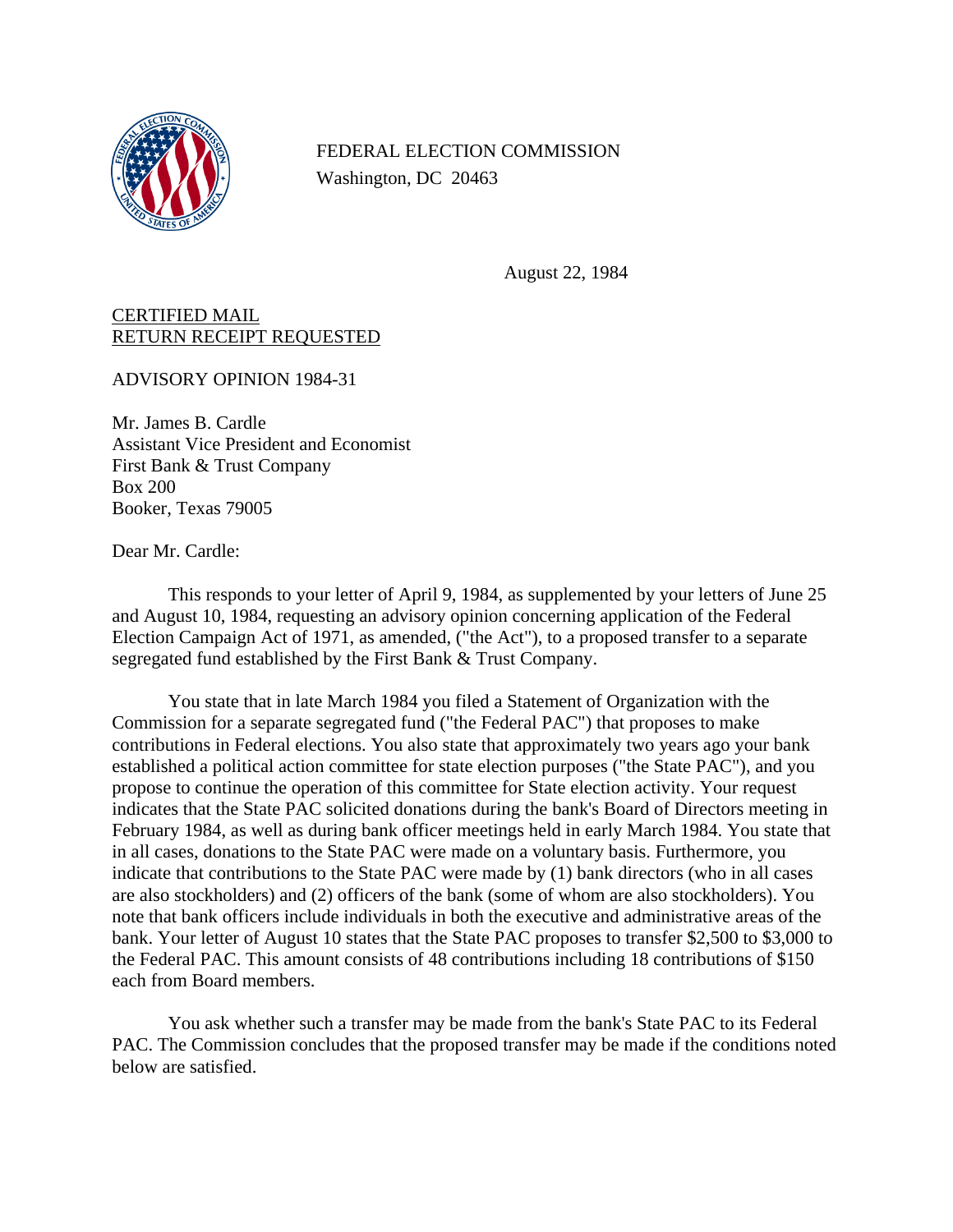AO 1984-31 Page 2

<u>.</u>

The Commission notes initially that if the State PAC makes the proposed transfer of funds to the Federal PAC, the State PAC would become a political committee under 2 U.S.C. 431(4) and 11 CFR 100.5 and would be subject to the registration and reporting requirements for political committees. See Advisory Opinions 1982-46 and 1983-3, copies enclosed. On the other hand in this case, because your corporation has already established a Federal PAC, if the State PAC acts as a collecting agent under Commission regulations at 11 CFR 102.6(b) and (c), such a transfer may be made through the state account without the State Committee becoming a political committee with a reporting obligation to the Commission. In order to make such a transfer, the State PAC would be required to obtain written authorizations from the contributors involved stating their intent to make a contribution to the separate segregated fund under the regulations at 102.6(b) and (c) and 114.5. Any contributors who do not so state must either be given a refund, or their contributions must remain with the State PAC. Each contribution included in the amount transferred must be reported by the Federal PAC as a contribution from the original contributor to the extent required by Commission regulations. 11 CFR 102.6(c)(7), 104 .12.

The Federal PAC is subject to all requirements of the Act and Commission regulations  $<sup>1</sup>$  $<sup>1</sup>$  $<sup>1</sup>$ </sup> including the contribution solicitation provisions set forth at 11 CFR 102.5 and 114.5. All contributions it receives are subject to the prohibitions and limits of the Act. In this case the Commission assumes that the contributions are from individuals  $2$  and comply with the limitations of 2 U.S.C.  $441a(a)(1)$ .<sup>[3](#page-1-2)</sup> However, inasmuch as the initial solicitation was for the State PAC, the contributors were not informed that their contributions should be designated for the Federal PAC, that they would be used in Federal elections, and that they were subject to the limitations of the Act. 11 CFR 102.5(a)(2). Accordingly, in order for the State PAC to be viewed as the collecting agent, the donors must state their intention, in writing, to contribute to the Federal PAC. Future contribution solicitations for the Federal PAC must meet all of the requirements of 11 CFR 114.5 and 102.5.

<span id="page-1-0"></span><sup>&</sup>lt;sup>1</sup> If the State PAC is used exclusively for state and local political activity, it would not be required to register and file reports with the Commission. It would, however, be subject to the prohibition on contributions by national banks and Federally chartered corporations, 2 U.S.C. 441b, and the prohibition on contributions from foreign nationals, 2 U.S.C. 441e.

<span id="page-1-1"></span> $2<sup>2</sup>$  The Commission notes that on the basis of the information you have provided, all of the persons solicited by the State PAC were apparently either stockholders or executive or administrative personnel of the bank and were therefore permissible solicitees. See 2 U.S.C. 441b(b)(4)(A), 441b(b)(7).

<span id="page-1-2"></span> $3$  The \$25,000 annual limit is also applicable to the contributions in question, and their contributions are counted against their 1984 limit. 2 U.S.C. 441a(a)(3), 11 CFR 110.5.